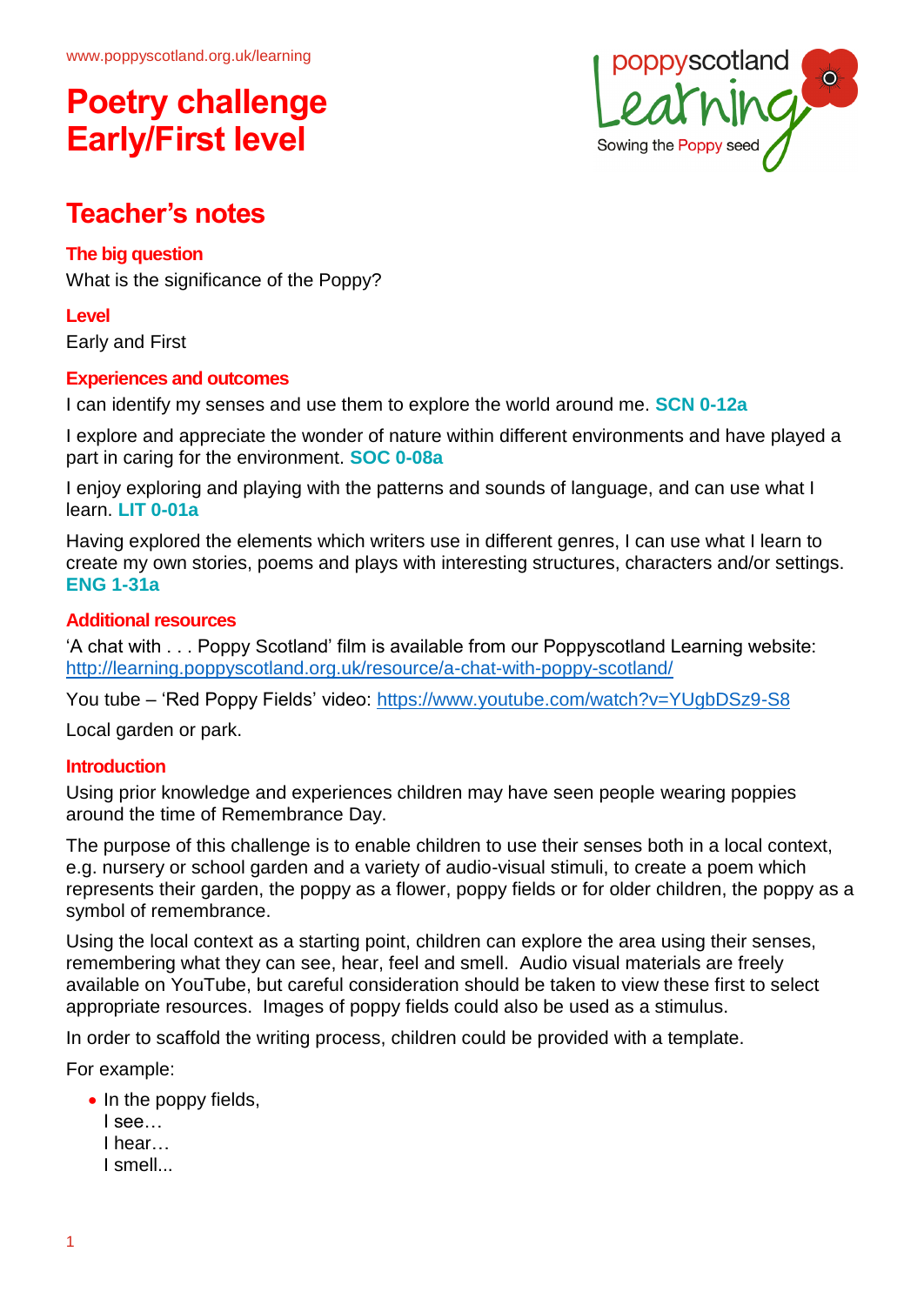

I feel…

Or as an alternative suggestion, acrostic poems could be created.

- For example:
	- P O P
	- P
	- I
	- E
	- S

All poems could be illustrated and displayed or made into a group/class wall display or in a book of remembrance poetry.

## **Learning intention**

I am learning about poppies and why they are important.

I am learning to create a poem about poppies based on my senses.

## **Success criteria**

I can tell you about why poppies are used for remembrance.

I can write my own poem about poppies using my senses.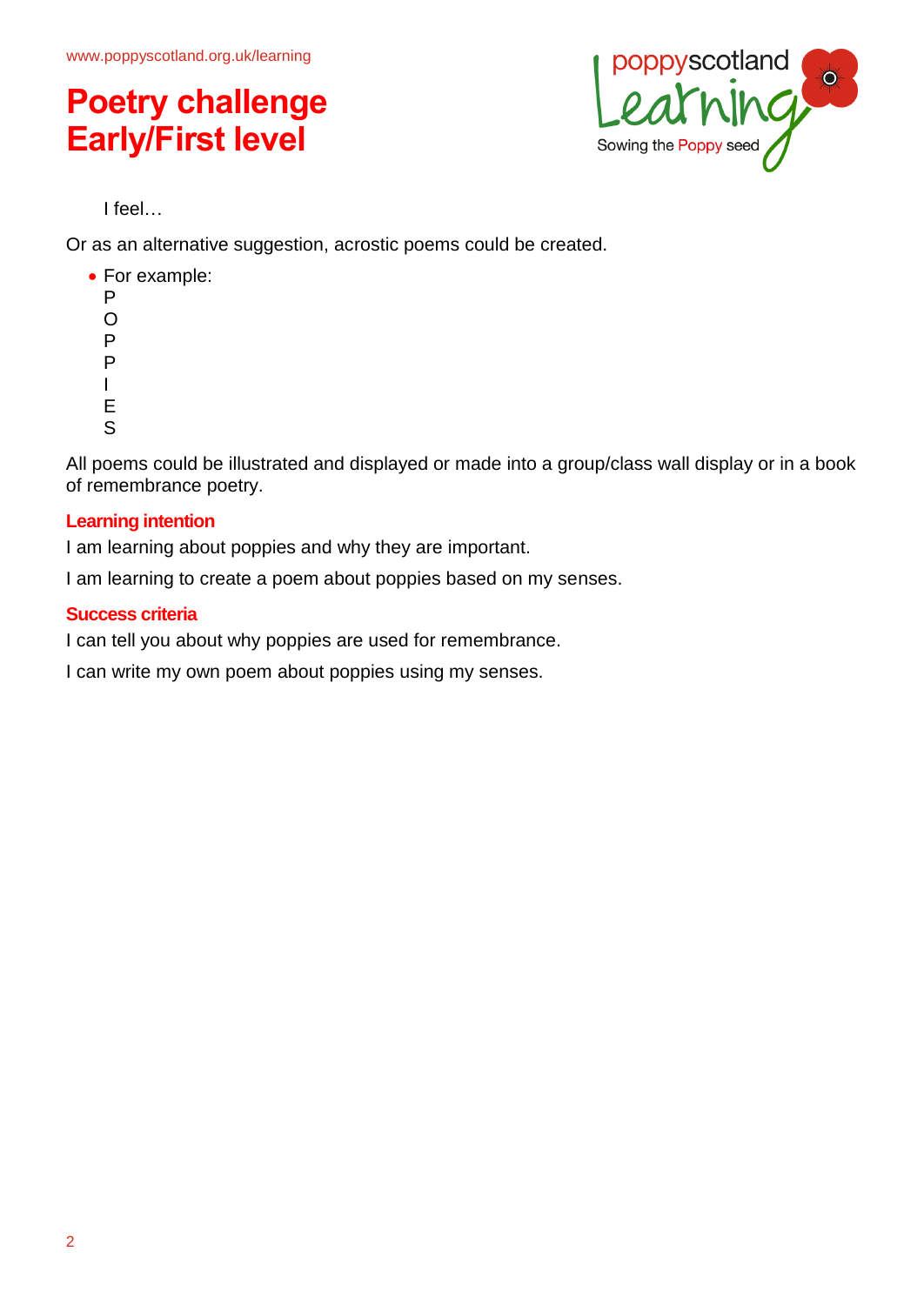

# **What progress have I made today?**

Which box have you achieved today?

| <b>Early level</b><br>My 5 senses are                    | 1 <sup>st</sup> level<br>I can suggest why my senses might not<br>always work perfectly.<br>For example |
|----------------------------------------------------------|---------------------------------------------------------------------------------------------------------|
| $2nd$ level<br>I can explain how my senses keep me safe. |                                                                                                         |